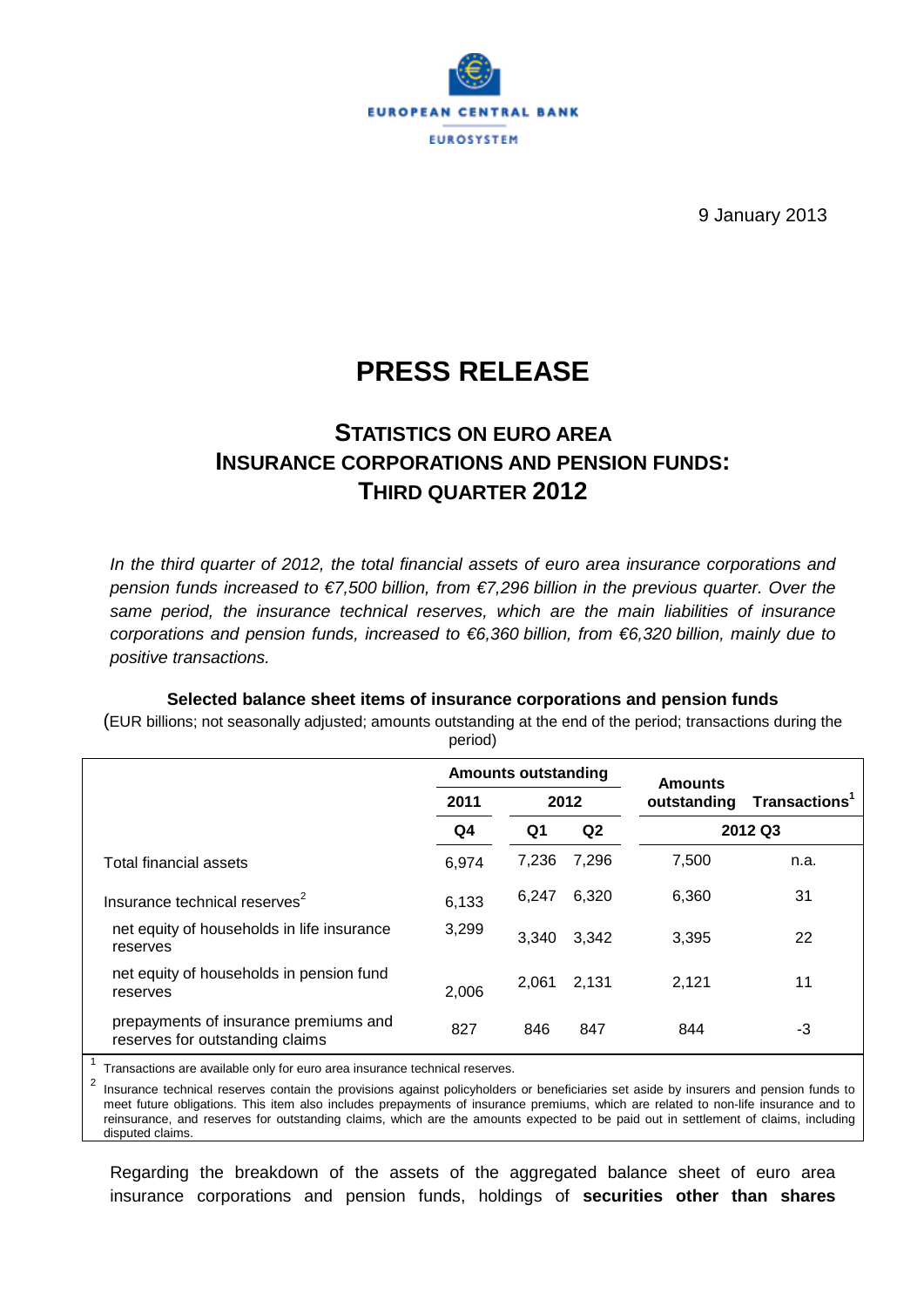accounted for 40% of the sector's total financial assets at end-September 2012. The second largest category of holdings were **investment fund shares,** which contributed 23% to the total financial assets. Finally, **shares and other equity** accounted for 11% of the total financial assets.

Turning to transactions in the main breakdowns of the **insurance technical reserves**, the **net equity of households in life insurance reserves** increased by €22 billion in the third quarter of 2012. The **net equity of households in pension fund reserves** increased by €11 billion in the same quarter, while **prepayments of insurance premiums and reserves for outstanding claims** decreased by €3 billion.

Regarding the contributions of the two sub-sectors, **insurance corporations' total financial assets** accounted for €5,896 billion in September 2012, representing 79% of the aggregated balance sheet of the insurance corporations and pension funds sector, while the **pension funds´ total financial assets** amounted to €1,604 billion.

## *Notes*

• *Further predefined tables, statistical data and methodological notes, as well as the advance release calendar, are available on the ECB's website at*  [http://www.ecb.europa.eu/stats/money/icpf/html/index.en.html.](http://www.ecb.europa.eu/stats/money/icpf/html/index.en.html)

## **European Central Bank**

Directorate General Communications and Language Services Press and Information Division Kaiserstrasse 29, D-60311 Frankfurt am Main Tel.: +49 69 1344 7455, Fax: + 49 69 1344 7404 Internet: http://www.ecb.europa.eu **Reproduction is permitted provided that the source is acknowledged.**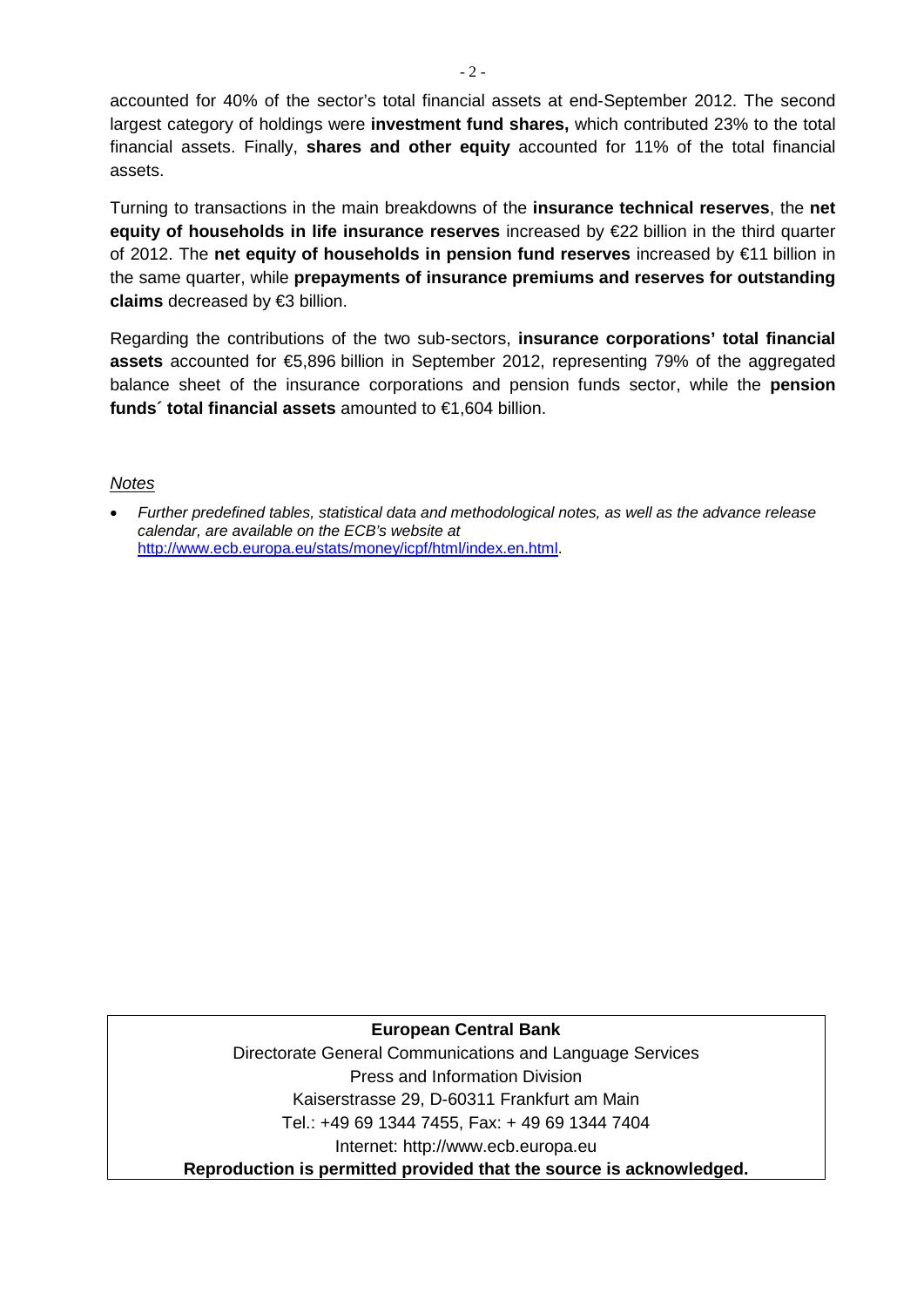#### **Table 1:** Assets and liabilities of euro area insurance corporations and pension funds (EUR billions; not seasonally adjusted; amounts outstanding at the end of the period b) sonally adjusted; amounts outstanding at the end of the period  $\frac{1}{2}$ )

|                                                             | 2011 Q4        | 2012 Q1         | 2012 Q2   | 2012 Q3   |
|-------------------------------------------------------------|----------------|-----------------|-----------|-----------|
| <b>Total financial assets</b>                               | 6,974          | 7,236           | 7,296     | 7,500     |
| <b>Currency and deposits</b>                                | 781            | 791             | 780       | 783       |
| of which: Deposits with euro area MFIs                      | 742            | 749             | 736       | 736       |
| of which: Deposits with non-euro area residents             | 37             | 40              | 42        | 42        |
| Loans                                                       | 471            | 470             | 469       | 477       |
| To euro area residents                                      | 443            | 440             | 437       | 446       |
| MFIs                                                        | $\overline{7}$ | $7\phantom{.0}$ | 8         | 8         |
| General government                                          | 139            | 140             | 140       | 140       |
| Other financial intermediaries                              | 36             | 31              | 25        | 30        |
| Insurance corporations and pension funds                    | 95             | 94              | 95        | 94        |
| Non-financial corporations                                  | 43<br>122      | 46              | 45        | 46        |
| Households<br>To non-euro area residents                    | 29             | 123<br>30       | 124<br>32 | 127<br>32 |
|                                                             |                |                 |           |           |
| Securities other than shares                                | 2,726          | 2,844           | 2,872     | 2,978     |
| Issued by euro area residents                               | 2,295          | 2,388           | 2,398     | 2,481     |
| <b>MFIs</b>                                                 | 624            | 650             | 656       | 686       |
| General government                                          | 1,262          | 1,307           | 1,300     | 1,330     |
| Other financial intermediaries                              | 226            | 232             | 237       | 245       |
| Insurance corporations and pension funds                    | 16             | 17              | 17        | 17        |
| Non-financial corporations                                  | 166            | 181             | 188       | 202       |
| Issued by non-euro area residents                           | 430            | 456             | 474       | 497       |
| Shares and other equity                                     | 792            | 802             | 816       | 828       |
| Quoted shares                                               | 317            | 326             | 313       | 329       |
| of which: Issued by euro area MFIs                          | 21             | 21              | 18        | 21        |
| Unquoted shares                                             | 474            | 476             | 503       | 499       |
| <b>Investment fund shares/units</b>                         | 1,574          | 1,683           | 1,683     | 1,758     |
| of which: Issued by euro area residents                     | 1,463          | 1,569           | 1,568     | 1,642     |
| Money market fund shares                                    | 95             | 98              | 103       | 109       |
| of which: Issued by euro area MFIs                          | 88             | 95              | 100       | 106       |
| Prepayments of insurance premiums and reserves              | 265            | 267             | 270       | 273       |
| for outstanding claims <sup>2)</sup>                        |                |                 |           |           |
| of which: Euro area residents                               | 229            | 231             | 232       | 235       |
| Other accounts receivable/payable and financial derivatives | 270            | 279             | 302       | 294       |
| <b>Non-financial assets</b>                                 | 150            | 151             | 152       | 153       |
|                                                             |                |                 |           |           |
| <b>Total liabilities</b>                                    | 7,036          | 7,195           | 7,273     | 7,350     |
| Loans                                                       | 267            | 275             | 283       | 294       |
|                                                             |                |                 |           |           |
| Securities other than shares                                | 42             | 44              | 44        | 45        |
| Shares and other equity                                     | 405            | 438             | 422       | 455       |
| Quoted shares                                               | 96             | 111             | 101       | 116       |
| Unquoted shares                                             | 309            | 327             | 321       | 340       |
| <b>Insurance technical reserves</b>                         | 6,133          | 6,247           | 6,320     | 6,360     |
| Net equity of households in life insurance reserves         | 3,299          | 3,340           | 3,342     | 3,395     |
| Net equity of households in pension fund reserves           | 2,006          | 2,061           | 2,131     | 2,121     |
| Prepayments of insurance premiums and reserves              | 827            | 846             | 847       | 844       |
| for outstanding claims 3)                                   |                |                 |           |           |
|                                                             |                |                 |           |           |
| Other accounts receivable/payable and financial derivatives | 188            | 190             | 204       | 196       |
| Net worth 4)                                                | 88             | 192             | 176       | 303       |

Source: ECB.

1) Figures may not add up due to rounding.

2) Includes reinsurance.

3) Prepayments of insurance premiums are related to non-life insurance and to reinsurance. Reserves for outstanding claims are the amounts expected to be paid out in settlement of claims, including disputed claims.

4) The net worth is calculated as the difference between total assets (financial and non-financial) and liabilities, and may also reflect statistical discrepancies.